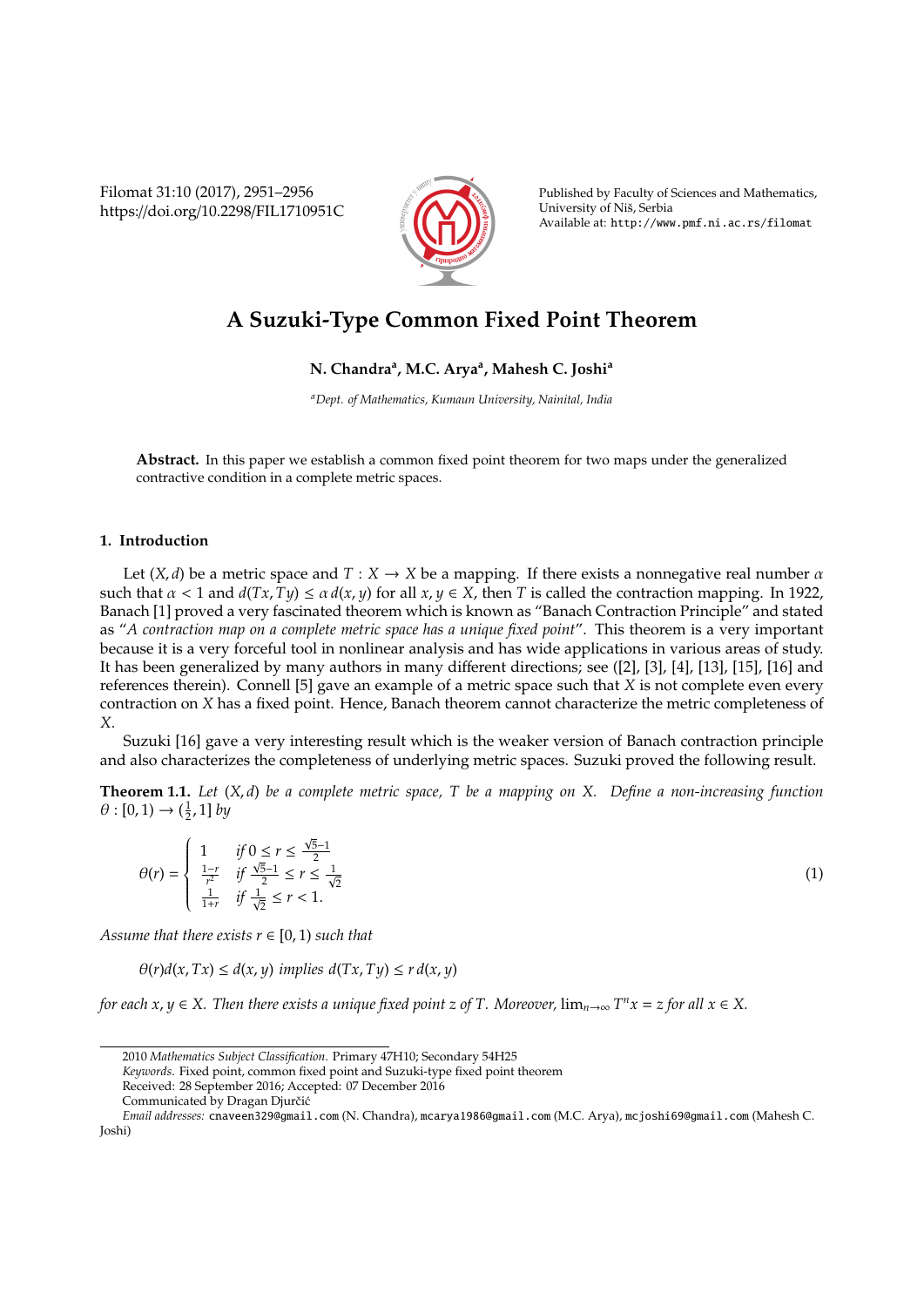Suzuki's result gave a new direction to the subject and as a result, researchers made many important contributions in metric fixed point theory. Several authors obtained variations and refinements of the result due to Suzuki; see ([6], [7], [8], [9], [10], [11], [12], [14] and references therein).

Recently, Kim et al. [12] obtained a common fixed point theorem for two maps *T* and *S* on a complete metric spaces *X* satisfying the following generalized contractive condition:

 $\Theta(r)min\{d(x, Tx), d(x, Sx)\}\leq d(x, y)$  *implies* 

 $max \{d(Sx, Sy), d(Tx, Ty), d(Sx, Ty), d(Sy, Tx)\} \leq r d(x, y).$ 

for each  $x, y \in X$ , where  $\theta$  is defined as in (1).

Now, we prove our main result by taking a new generalized contractive condition for two maps in complete metric spaces.

#### **2. Main Results**

**Theorem 2.1.** *Let*  $(X, d)$  *be a complete metric space. Let*  $T, S: X \to X$  *be two self maps and*  $\theta: [0, 1) \to (\frac{1}{2}, 1]$  *be defined by (1). Assume that there exists*  $r \in [0, \frac{1}{2})$  *such that* 

 $\theta(r) \min\{d(x, Tx), d(x, Sx)\} \leq d(x, y)$  *implies* 

$$
\max\left\{d(Sx, Sy), d(Tx, Ty), \frac{1}{2}[d(Sx, Ty) + d(Sy, Tx)]\right\} \le r d(x, y),\tag{2}
$$

*for each x*, *y* ∈ *X. Then there exists a unique common fixed point of T and S.*

*Proof.* First, we prove that if *z* is a fixed point of *T*, then it is also fixed point of *S* and vice versa. Let *z* be a fixed point of *T*. Taking  $x = z$  and  $y = Tz$  in (2), we get

 $0 = \theta(r)min\{d(z, Tz), d(z, Sz)\} \leq d(z, Tz)$  *implies* 

$$
\max\left\{d(Sz, STz), d(Tz, T^2z), \frac{1}{2}[d(Sz, T^2z) + d(STz, Tz)]\right\} \le r\,d(z, Tz) = 0.
$$

Hence

$$
max\{d(Sz, Sz), d(z, z), \frac{1}{2}[d(Sz, z) + d(Sz, z)]\} \le 0
$$

implies *d*(*Sz*, *z*) = 0, i.e., *z* is a fixed point of *S* also. Similarly, we can show that if *z* is a fixed point of *S*, then it is also fixed point of *T*. Now to prove our theorem, it is enough to show that *T* or *S* has a fixed point. Putting  $y = Sx$  in (2), we get,

$$
\theta(r)min\{d(x,Tx),d(x,Sx)\}\leq d(x,Sx)
$$

implies

$$
\max\left\{d(Sx, S^2x), d(Tx, TSx), \frac{1}{2}[d(Sx, TSx) + d(S^2x, Tx)]\right\} \le r\,d(x, Sx) \qquad \forall x \in X.
$$

Hence,

$$
\frac{1}{2}d(Sx, TSx) \le \frac{1}{2}[d(Sx, TSx) + d(S^2x, Tx)] \le r d(x, Sx).
$$
\n(3)

Now, putting  $y = Tx$  in (2), we get

 $\theta(r)min\{d(x, Tx), d(x, Sx)\}\leq d(x, Tx)$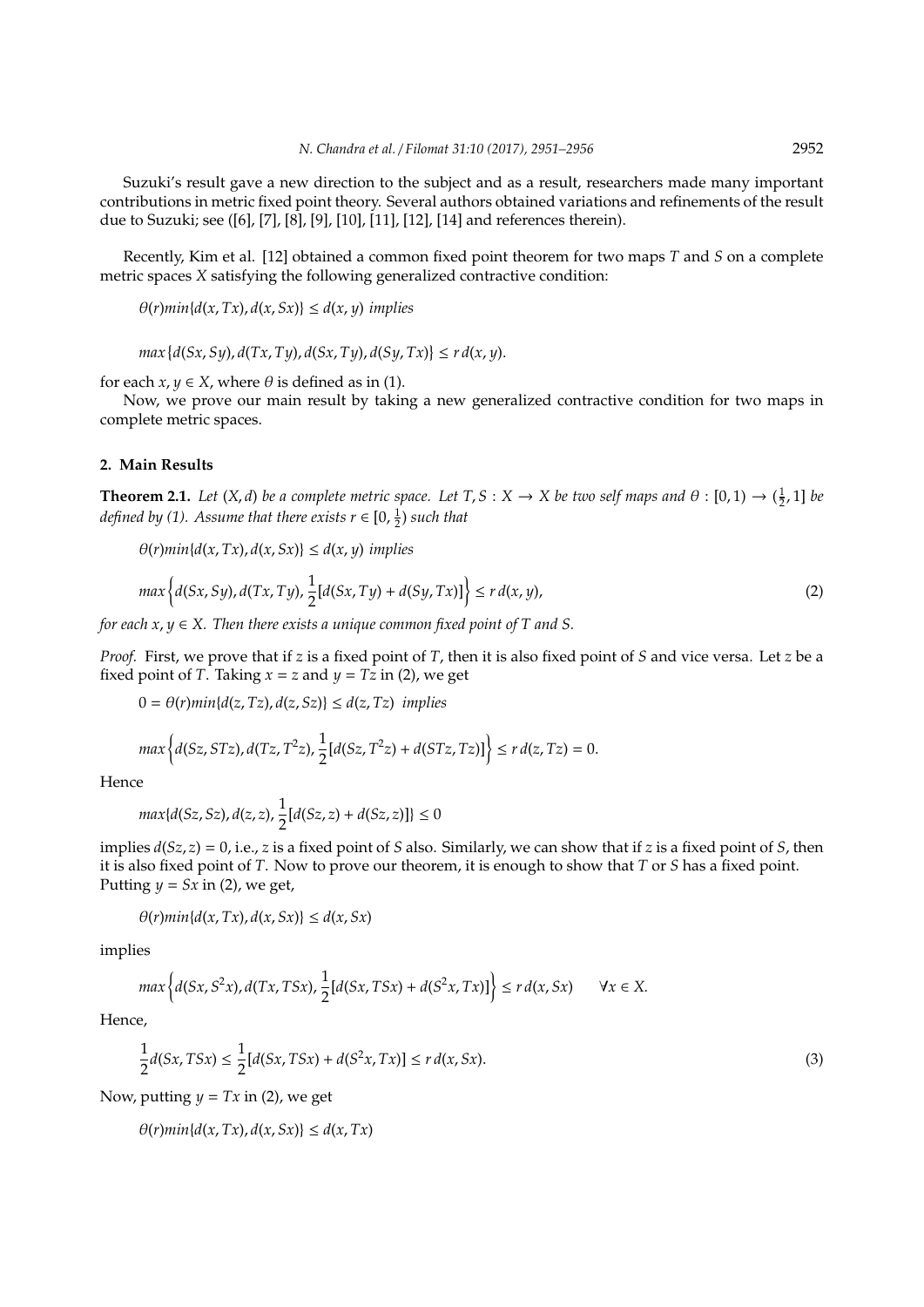implies

$$
\max\left\{d(Sx, STx), d(Tx, T^2x), \frac{1}{2}[d(Sx, T^2x) + d(STx, Tx)]\right\} \le r d(x, Tx) \quad \forall x \in X.
$$

Hence, we have

$$
d(Tx, T^2x) \le r d(x, Tx), \tag{4}
$$

and

$$
\frac{1}{2}d(Tx, STx) \le \frac{1}{2}[d(Sx, T^2x) + d(STx, Tx)] \le r d(x, Tx).
$$
\n(5)

Now let us take an arbitrary  $x_0 \in X$ . Construct a sequence  $\{x_n\}$  such that  $x_{2n+1} = Sx_{2n}$  and  $x_{2n+2} = Tx_{2n+1}$ for  $n \in \mathbb{N} \cup \{0\}$ . From (5), we get

$$
d(x_{2n}, x_{2n+1}) = d(Tx_{2n-1}, STx_{2n-1})
$$
  
\n
$$
\leq 2rd(x_{2n-1}, Tx_{2n-1})
$$
  
\n
$$
= 2rd(x_{2n-1}, x_{2n})
$$

And also, from (3), we get

$$
d(x_{2n+1}, x_{2n+2}) = d(Sx_{2n}, TSx_{2n})
$$
  
\n
$$
\leq 2rd(x_{2n}, Sx_{2n})
$$
  
\n
$$
= 2rd(x_{2n}, x_{2n+1})
$$

Therefore, for each  $n \in \mathbb{N} \cup \{0\}$ , we have

$$
d(x_n, x_{n+1}) \le 2r d(x_{n-1}, x_n). \tag{6}
$$

For each  $m \geq n$ , we have

$$
d(x_n, x_m) \leq d(x_n, x_{n+1}) + d(x_{n+1}, x_{n+2}) + \dots + d(x_{m-1}, x_m)
$$
  
\n
$$
\leq (2r)^n d(x_0, x_1) + (2r)^{n+1} d(x_0, x_1) + \dots + (2r)^{m-1} d(x_0, x_1)
$$
  
\n
$$
= (2r)^n (1 + 2r + \dots + (2r)^{m-n-1}) d(x_0, x_1)
$$
  
\n
$$
\leq \frac{(2r)^n}{1 - 2r} d(x_0, x_1) \to 0 \quad \text{as } n \to \infty.
$$

Hence  $\{x_n\}$  is a Cauchy sequence. Since *X* is a complete metric space, there exists  $z \in X$  such that  $\{x_n\}$ converges to a point  $z \in X$ , i.e.

 $\lim_{n \to \infty} Sx_{2n} = \lim_{n \to \infty} x_{2n+1} = z$ and  $\lim_{n \to \infty} Tx_{2n+1} = \lim_{n \to \infty} x_{2n+2} = z$ .

Now we consider  $x, z \in X$  such that  $x \neq z$ . As  $\lim_{n\to\infty} d(x_{2n+1}, Tx_{2n+1}) = 0$  and  $\lim_{n\to\infty} d(x_{2n+1}, x) \neq 0$ , therefore there exists some  $x_{2n_k+1} \in X$  such that

 $\theta(r)min\{d(x_{2n_k+1}, Sx_{2n_k+1}), d(x_{2n_k+1}, Tx_{2n_k+1})\} \leq d(x_{2n_k+1}, x)$ 

implies

$$
\max\{d(Sx_{2n_k+1},Sx), d(Tx_{2n_k+1},Tx), \frac{1}{2}[d(Sx_{2n_k+1},Tx) + d(Sx,Tx_{2n_k+1})]\} \le r d(x_{2n_k+1},x) \n\Rightarrow d(Tx_{2n_k+1},Tx) \le r d(x_{2n_k+1},x).
$$

Taking the limit as  $n \rightarrow \infty$ , we have

$$
d(z,Tx)=\lim_{n\to\infty}d(Tx_{2n_k+1},Tx)\leq r\lim_{n\to\infty}d(x_{2n_k+1},x)=rd(z,x).
$$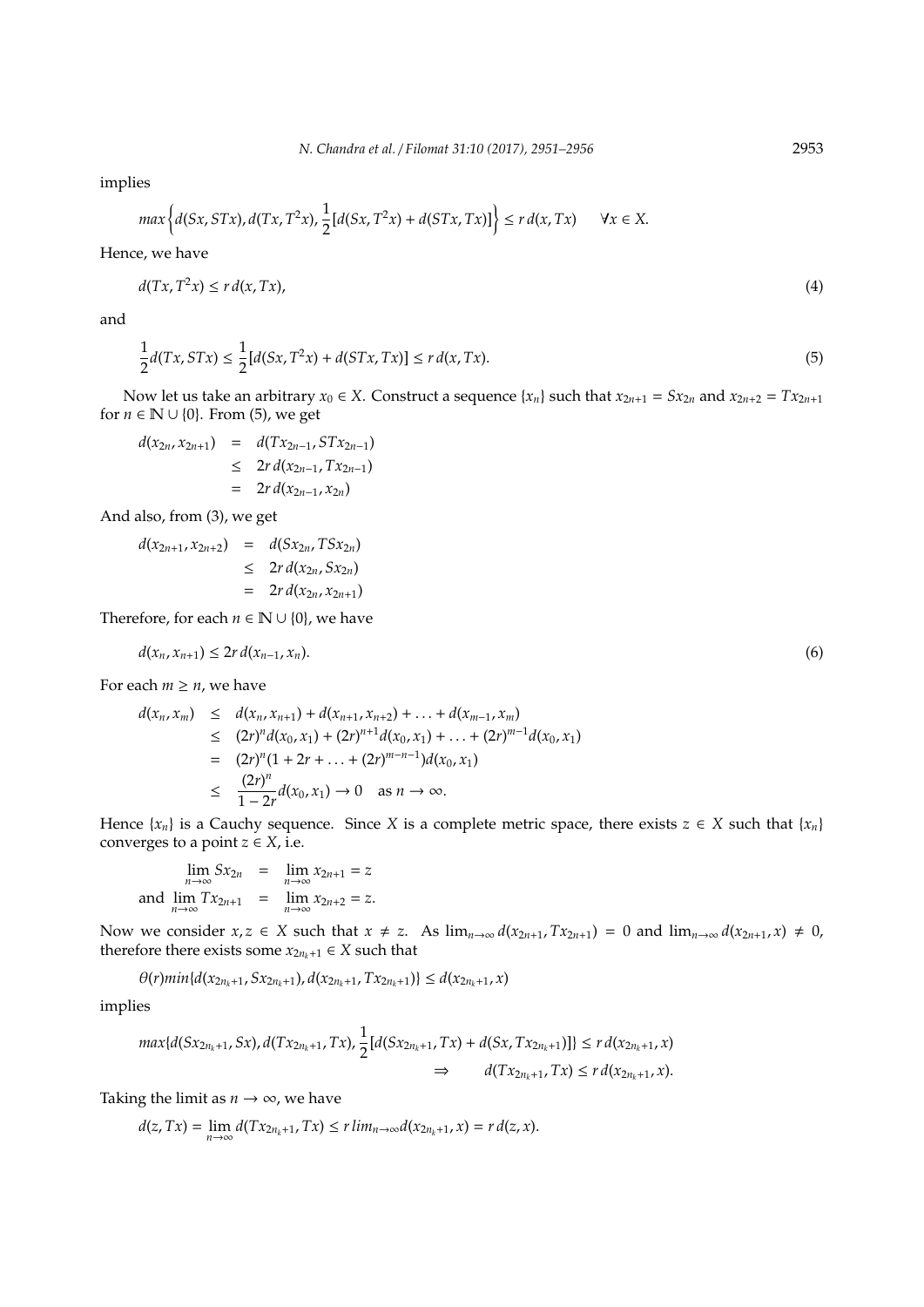Therefore, for each  $x \neq z$ ,

$$
d(z,Tx) \le r d(z,x). \tag{7}
$$

Now by induction, we prove that

$$
d(T^{n}z, z) \le d(Tz, z) \quad \forall \ n \in \mathbb{N}.
$$
\n
$$
(8)
$$

For  $n = 1$ , the inequality is obvious. Suppose, the inequality (8) is true for some  $m \in \mathbb{N}$ , i.e.,  $d(T^m z, z) \leq$ *d*(*Tz*, *z*). Now, for  $n = m + 1$ , if  $T^m z = z$ , then

$$
d(T^{m+1}z, z) = d(Tz, z). \tag{9}
$$

If  $T^{m}z \neq z$ , then by (7),

$$
d(T^{m+1}z, z) \le r d(T^m z, z) \le r d(Tz, z) < d(Tz, z). \tag{10}
$$

Thus,  $(9)$  and  $(10)$  imply

 $d(T^{m+1}z, z) \leq d(Tz, z).$ 

Hence, the inequality (8) holds for each  $n \in \mathbb{N}$ .

Let us assume that  $Tz \neq z$ . Now, we prove the following inequality by the principle of mathematical induction,

$$
d(T^n z, Tz) \le r d(Tz, z) \tag{11}
$$

for each  $n \in \mathbb{N}$ . For  $n = 1$ , it is obvious. Further, from (4) inequality (11) holds for  $n = 2$ . Suppose (11) holds for some  $n > 2$ , then we have

$$
d(Tz, z) \leq d(z, Tnz) + d(Tnz, Tz)
$$
  

$$
\leq d(z, Tnz) + r d(Tz, z)
$$

⇒

$$
(1-r)d(z,Tz) \leq d(z,T^{n}z). \tag{12}
$$

Since  $0 \le r < \frac{1}{2}$ , so  $\theta(r) \le \frac{1-r}{r^2}$ . Hence,

$$
\begin{array}{rcl}\n\theta(r)min\{d(ST^{n}z,T^{n}z),d(T^{n}z,T^{n+1}z)\} & \leq & \frac{1-r}{r^2}d(T^{n}z,T^{n+1}z) \\
& \leq & \frac{1-r}{r^n}d(T^{n}z,T^{n+1}z).\n\end{array}
$$

Since inequality (11) holds for  $n = 2$ , so by (12), we have

$$
\theta(r)\min\{d(ST^nz,T^nz), d(T^nz,T^{n+1}z)\}\leq \frac{1-r}{r^n}.r^nd(z,Tz)=(1-r)d(z,Tz)\leq d(z,T^nz).
$$

Which implies

$$
max{d(ST^{n}z, Sz), d(T^{n+1}z, Tz), \frac{1}{2}[d(ST^{n}z, Tz) + d(Sz, T^{n+1}z)]} \le r d(z, T^{n}z).
$$

Using (8), we obtain

$$
d(T^{n+1}z, Tz) \le r d(T^n z, z) \le r d(Tz, z).
$$

So, the inequality (11) holds for each  $n \in \mathbb{N}$ . Now  $Tz \neq z$  and (11) implies that  $T^n z \neq z$  (if  $T^n z = z$ , then we find  $d(T^n z, Tz) \leq r d(z, Tz)$  implies  $d(z, Tz) \leq r d(z, Tz) < d(z, Tz)$ , which is not possible).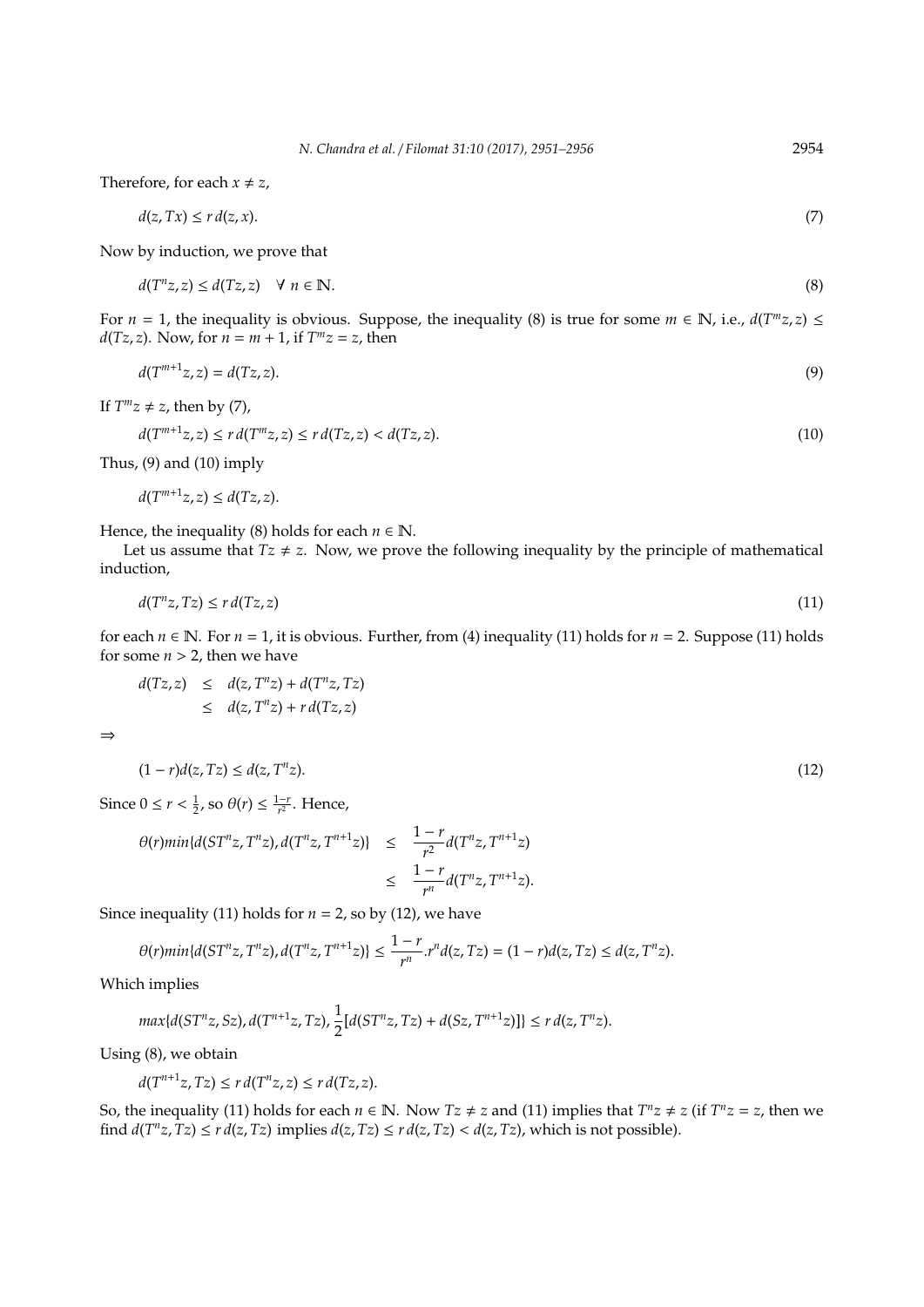Hance, (7) implies that

$$
d(z, T^{n+1}z) \leq r d(z, T^{n}z) \leq r^2 d(z, T^{n-1}z) \leq \ldots \leq r^{n} d(z, Tz).
$$

Hence,  $\lim_{n\to\infty} d(z, T^{n+1}z) = 0 \implies T^n z \to z$ . From this and (11), we have

$$
d(z, Tz) = \lim_{n \to \infty} d(T^n z, Tz) \leq \lim_{n \to \infty} r d(z, Tz) = r d(Tz, z)
$$
  
\n
$$
\Rightarrow d(Tz, z) = 0.
$$

Which is contrary to our assumption. Hence,  $Tz = z$ . As already proved *z* is fixed point of *S* also. Hence,  $Tz = Sz = z$ .

Finally, we prove the uniqueness of the fixed point. Let *z* and *z'* be two common fixed points of *T* and *S*, such that  $z \neq z'$ . Taking  $x = z$  and  $y = z'$  in (2), we get

$$
0 = \theta(r)min\{d(z, Tz), d(z, Sz)\} \leq d(z, z')
$$

implies

$$
\max \left\{ d(Sz, Sz'), d(Tz, Tz'), \frac{1}{2} [d(Sz, Tz') + d(Tz, Sz')] \right\} \le r d(z, z')
$$
  

$$
\Rightarrow \max \left\{ d(z, z'), d(z, z') , \frac{1}{2} [d(z, z') + d(z, z')] \right\} \le r d(z, z')
$$
  

$$
\Rightarrow d(z, z') \le r d(z, z') < d(z, z')
$$

which is not possible. Hence  $z = z'$ . This completes the proof.

Taking  $S = T$ , we get following Suzuki type result [16]:

**Corollary 2.2.** *Let*  $(X, d)$  *be a complete metric space. If*  $T : X \to X$  *be a self mapping and*  $\theta : [0, 1) \to (\frac{1}{2}, 1]$  *is defined by (1). Assume that there exists*  $r \in [0, \frac{1}{2})$  such that for each  $x, y \in X$ ,

 $\theta(r)d(x, Tx) \leq d(x, y)$  *implies*  $d(Tx, Ty) \leq r d(x, y)$ .

*Then T has a unique fixed point*  $z \in X$ .

In place of two maps taking three maps in our main result, we obtain the following result as a consequence of Theorem 2.1 with commutativity as an extra condition imposed on maps.

**Corollary 2.3.** *Let*  $(X, d)$  *be a complete metric space. If*  $f, S, T : X \to X$  *be three maps and*  $\theta : [0, 1) \to (\frac{1}{2}, 1]$  *be defined by (1). Assume that there exists*  $r \in [0, \frac{1}{2})$  *such that for each*  $x, y \in X$ *,* 

$$
\theta(r) \min\{d(x, fTx), d(x, fSx)\} \le d(x, y)
$$

*implies*

$$
\max\{d(fSx, fSy), d(fTx, fTy), \frac{1}{2}[d(fSx, fTy) + d(fSy, fTx)]\} \le r d(x, y).
$$
\n(13)

*And, if f is one-one, fS* = *Sf and fT* = *Tf, then f, T and S have a unique common fixed point*  $z \in X$ .

*Proof.* Considering *fS* and *fT* as two maps in the given contractive condition of Theorem 2.1, we get a unique common fixed point for *f S* and *f T*, i.e.,  $fSz = fTz = z$ . Since *f* is one-one,

$$
fSz = fTz = z \implies Sz = Tz. \tag{14}
$$

From (13), we get

$$
0 = \theta(r)min\{d(z, fTz), d(z, fSz)\} \le d(z, Tz)
$$